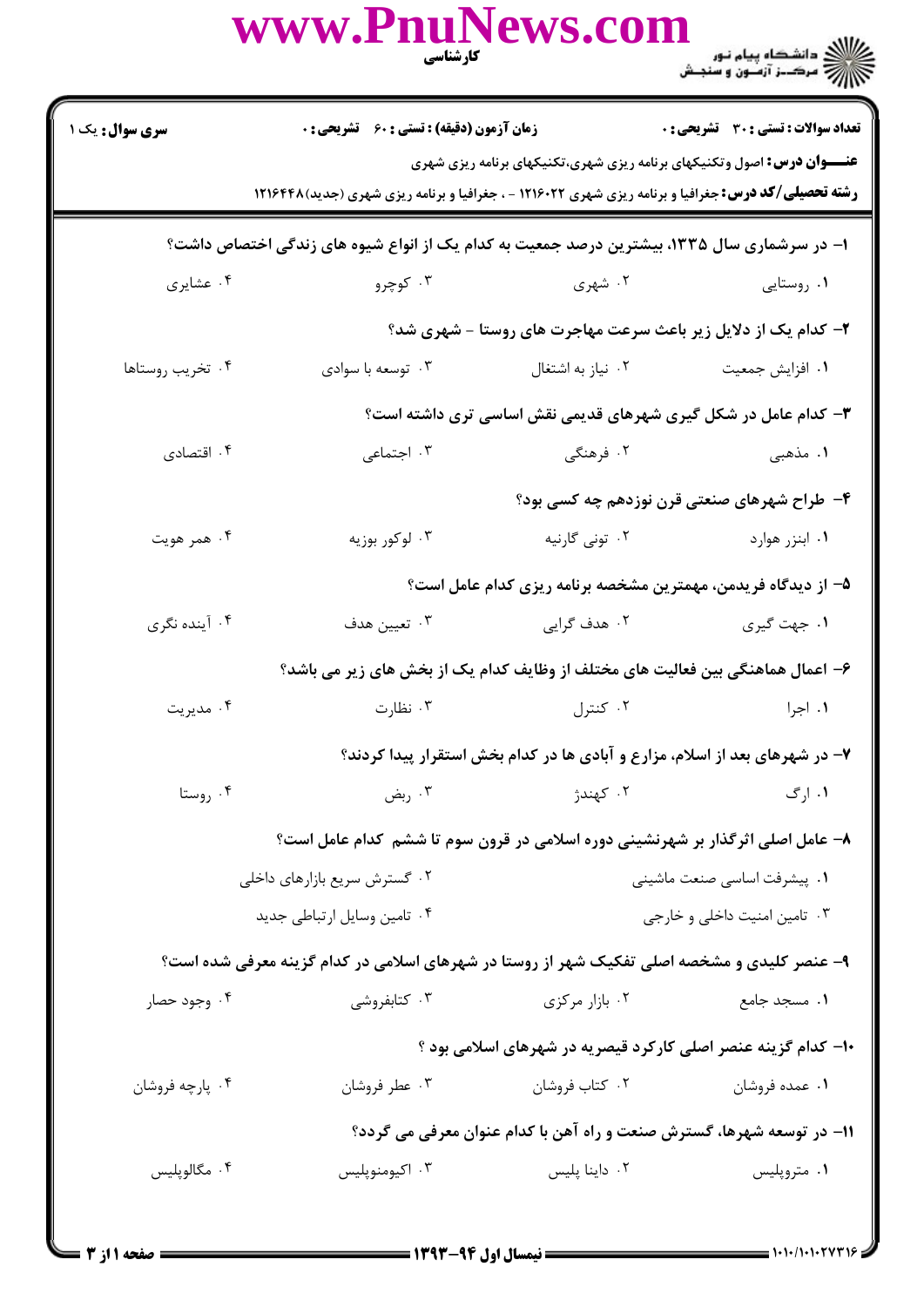|                                                                                                              | www.PnuNews.com                                                                                                                                                                               | <b>کار شناسی</b><br>مسیح                                                                                       | ے<br>کا ایک دانشگاہ پیام نور<br>کا ایک مرکــز آزمـون و سنجـش |  |  |
|--------------------------------------------------------------------------------------------------------------|-----------------------------------------------------------------------------------------------------------------------------------------------------------------------------------------------|----------------------------------------------------------------------------------------------------------------|--------------------------------------------------------------|--|--|
| <b>سری سوال : ۱ یک</b>                                                                                       | زمان آزمون (دقیقه) : تستی : 60 ٪ تشریحی : 0                                                                                                                                                   |                                                                                                                | <b>تعداد سوالات : تستی : 30 ٪ تشریحی : 0</b>                 |  |  |
|                                                                                                              | <b>عنـــوان درس:</b> اصول وتکنیکهای برنامه ریزی شهری،تکنیکهای برنامه ریزی شهری<br><b>رشته تحصیلی/کد درس:</b> جغرافیا و برنامه ریزی شهری ۱۲۱۶۰۲۲ - ، جغرافیا و برنامه ریزی شهری (جدید) ۱۲۱۶۴۴۸ |                                                                                                                |                                                              |  |  |
|                                                                                                              |                                                                                                                                                                                               | ۱۲– اشکال سکونتگاه های انسانی در حال حاضر با کدام یک از عناوین زیر مطابقت دارد؟                                |                                                              |  |  |
| ۰۲ مگالوپلیس – متروپلیس – اکیومنوپلیس                                                                        |                                                                                                                                                                                               | ٠١ دايناپليس – متروپليس – اکيومنوپليس                                                                          |                                                              |  |  |
| ۰۴ اکیومنوپلیس – دایناپلیس – مگالوپلیس                                                                       |                                                                                                                                                                                               | ۰۳ دایناپلیس <sup>–</sup> متروپلیس - مگالوپلیس                                                                 |                                                              |  |  |
| ۱۳– فهرست بهای مربوط به خدمات مهندسین مشاور توسط کدام یک از نهادهای زیر هر یکسال یک بار منتشر می شود؟        |                                                                                                                                                                                               |                                                                                                                |                                                              |  |  |
|                                                                                                              | ۰۲ وزارت راه و شهرسازی                                                                                                                                                                        |                                                                                                                | ۰۱ سازمان برنامه و بودجه                                     |  |  |
|                                                                                                              | ۰۴ سازمان ملی مسکن                                                                                                                                                                            |                                                                                                                | ۰۳ وزارت راه و ترابری                                        |  |  |
| ۱۴- برای دسترسی به املاک همجوار، کدام یک از انواع خیابان های شهری طراحی می شود؟                              |                                                                                                                                                                                               |                                                                                                                |                                                              |  |  |
| ۰۴ بولوار                                                                                                    | ۰۳ اتوبان                                                                                                                                                                                     | ۱. اصلی مسلم است کا توسی است که در علی است که در سال ۱۳ میلاد و مسلم است که در این که در این که در این که در ا |                                                              |  |  |
|                                                                                                              |                                                                                                                                                                                               | ۱۵– عرض خیابان های دسترسی- حاشیه ای حدوداً چند متر است؟                                                        |                                                              |  |  |
| 16.5                                                                                                         |                                                                                                                                                                                               | $\lambda$ . T $\lambda$ . T $\beta$ . T                                                                        |                                                              |  |  |
|                                                                                                              | ۱۶- کدام یک از طرح های زیر با هدف فراهم ساختن شرایط زیست و فعالیتهای مناسب تهیه و اجرا می شود؟                                                                                                |                                                                                                                |                                                              |  |  |
|                                                                                                              | ۰۱ تفصیلی ساماندهی به ساماندهی به ساماندهای به ساماندهی می شود. از این موادی است. این موادی از این موادی است ک                                                                                |                                                                                                                |                                                              |  |  |
|                                                                                                              | ۱۷– کمبود تاسیسات و خدمات شهری و کاهش تولیدات روستایی از مشخصات کدام یک از کشورهای زیر است؟                                                                                                   |                                                                                                                |                                                              |  |  |
| ۰۴ جهان اسلام                                                                                                |                                                                                                                                                                                               | ۰۲ سرمایه داری مسرم سوم . ۳                                                                                    | ۰۱ سوسیالیستی                                                |  |  |
|                                                                                                              |                                                                                                                                                                                               | ۱۸– برای ارتقای کیفیت زندگی، اولین اقدام دولت ها در کدام بخش متمرکز می شود؟                                    |                                                              |  |  |
| ۰۴ ورود تکنولوژی جدید                                                                                        | ۰۳ زیرساختهای شهری                                                                                                                                                                            | ۰۲ رونق فعالیتهای فنی                                                                                          | ۰۱ ارتقای سطح آموزش                                          |  |  |
|                                                                                                              |                                                                                                                                                                                               | ۱۹- حداکثر ارتفاع برای ایجاد شهرها، چند متر بالاتر از سطح دریا است؟                                            |                                                              |  |  |
| $F \cdot \cdot \cdot$ . $F$                                                                                  | $\mathbf{r} \cdot \cdot \cdot \cdot \mathbf{r}$ $\mathbf{r} \cdot \cdot \cdot \cdot \mathbf{r}$ $\mathbf{r} \cdot \cdot \cdot \mathbf{r}$ $\mathbf{r} \cdot \cdot \cdot \mathbf{r}$           |                                                                                                                |                                                              |  |  |
|                                                                                                              | +۲- توزیع فضایی اهداف از جمله جامع ترین و عمومی ترین فرم های کدام یک از انواع برنامه ریزی مشخص شده است؟                                                                                       |                                                                                                                |                                                              |  |  |
| ۰۴ فیزیکی                                                                                                    | ۰۲ فرهنگی مسلمی است. اجتماعی                                                                                                                                                                  |                                                                                                                | ۰۱ سیاسی                                                     |  |  |
|                                                                                                              |                                                                                                                                                                                               | <b>۲۱</b> - در برنامه های فیزیکی بررسی موضوعات از جزء به کل با کدام مشخصه معین می شود؟                         |                                                              |  |  |
|                                                                                                              | ۰۲ اصلی ترین فرصت جهت توجیه عقلی و مالی تهیه برنامه                                                                                                                                           | ۰۱ اصلی ترین فرصت جهت توجیه و اثبات لزوم تهیه برنامه                                                           |                                                              |  |  |
| ۰۳ اثبات لزوم تهیه و اجرای برنامه در زمان و شرایط مناسب<br>۰۴ تامین اعتبار از طریق مراجع عمومی و خصوصی جامعه |                                                                                                                                                                                               |                                                                                                                |                                                              |  |  |
|                                                                                                              |                                                                                                                                                                                               |                                                                                                                |                                                              |  |  |